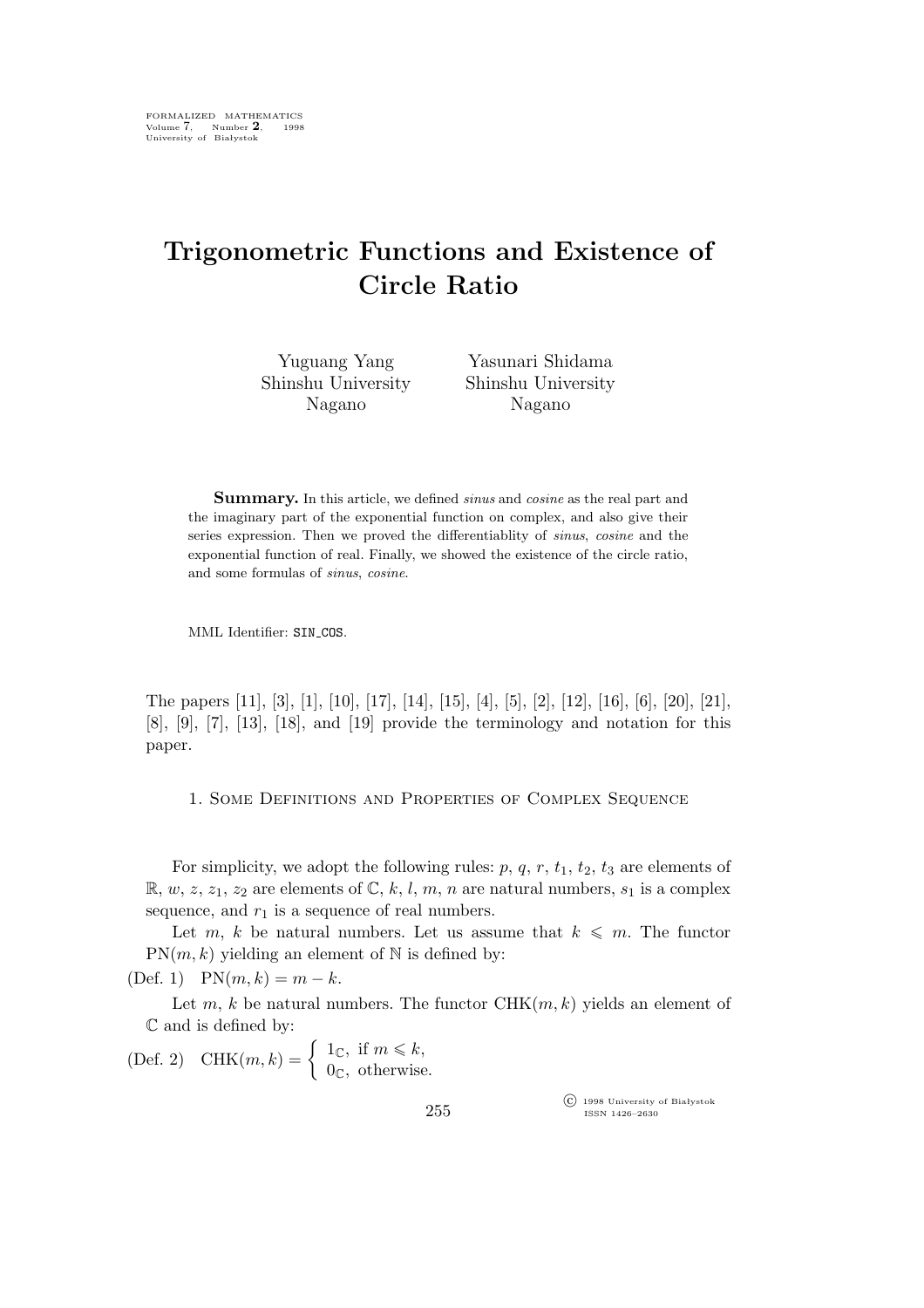The functor RHK $(m, k)$  yields an element of R and is defined as follows:

(Def. 3) RHK $(m, k) = \begin{cases} 1, & \text{if } m \leq k, \\ 0, & \text{otherwise} \end{cases}$ 0, otherwise.

In this article we present several logical schemes. The scheme *ExComplex CASE* deals with a binary functor  $\mathcal F$  yielding an element of  $\mathbb C$ , and states that:

For every k there exists  $s_1$  such that for every n holds if  $n \leq k$ ,

then  $s_1(n) = \mathcal{F}(k, n)$  and if  $n > k$ , then  $s_1(n) = 0$ 

for all values of the parameter.

The scheme *ExReal CASE* deals with a binary functor  $\mathcal F$  yielding an element of R, and states that:

For every k there exists  $r_1$  such that for every n holds if  $n \leq k$ ,

then  $r_1(n) = \mathcal{F}(k, n)$  and if  $n > k$ , then  $r_1(n) = 0$ 

for all values of the parameter.

The complex sequence Prod\_complex\_n is defined by:

(Def. 4) (Prod\_complex\_n)(0) =  $1_{\mathbb{C}}$  and for every n holds (Prod\_complex\_n)(n + 1) =  $(Proof: m)$   $(n) \cdot ((n + 1) + 0i)$ .

The sequence Prod\_real\_n of real numbers is defined by:

(Def. 5) (Prod\_real\_n)(0) = 1 and for every n holds (Prod\_real\_n)( $n + 1$ ) =  $(Prod\_real_n)(n) \cdot (n + 1).$ 

Let n be a natural number. The functor  $n!c$  yields an element of  $\mathbb C$  and is defined as follows:

(Def. 6)  $n!c = (Prod\_complex_n)(n)$ .

Let  $n$  be a natural number. Then  $n!$  is a real number and it can be characterized by the condition:

 $(Def. 7)$   $n! = (Prod\_real_n)(n).$ 

Let z be an element of  $\mathbb{C}$ . The functor  $z \to \text{ExpSeq}$  yields a complex sequence and is defined as follows:

(Def. 8) For every *n* holds  $z \operatorname{ExpSeq}(n) = \frac{z_{\text{N}}^n}{n!c}$ .

Let a be an element of  $\mathbb R$ . The functor a ExpSeq yielding a sequence of real numbers is defined as follows:

(Def. 9) For every *n* holds  $a \operatorname{ExpSeq}(n) = \frac{a_{\text{N}}^n}{n!}$ .

The following propositions are true:

- (1) If  $0 < n$ , then  $n + 0i \neq 0_{\mathbb{C}}$  and  $0!c = 1_{\mathbb{C}}$  and  $n!c \neq 0_{\mathbb{C}}$  and  $n + 1!c =$  $n!c \cdot ((n+1) + 0i).$
- (2)  $n! \neq 0$  and  $(n + 1)! = n! \cdot (n + 1)$ .
- (3) For every k such that  $0 < k$  holds  $PN(k, 1)!c \cdot (k+0i) = k!c$  and for all m, *k* such that  $k \le m$  holds  $PN(m, k)!c \cdot ((m+1)-k)+0i) = PN(m+1, k)!c$ .

Let n be a natural number. The functor  $\text{Coeff}_n$  vielding a complex sequence is defined by: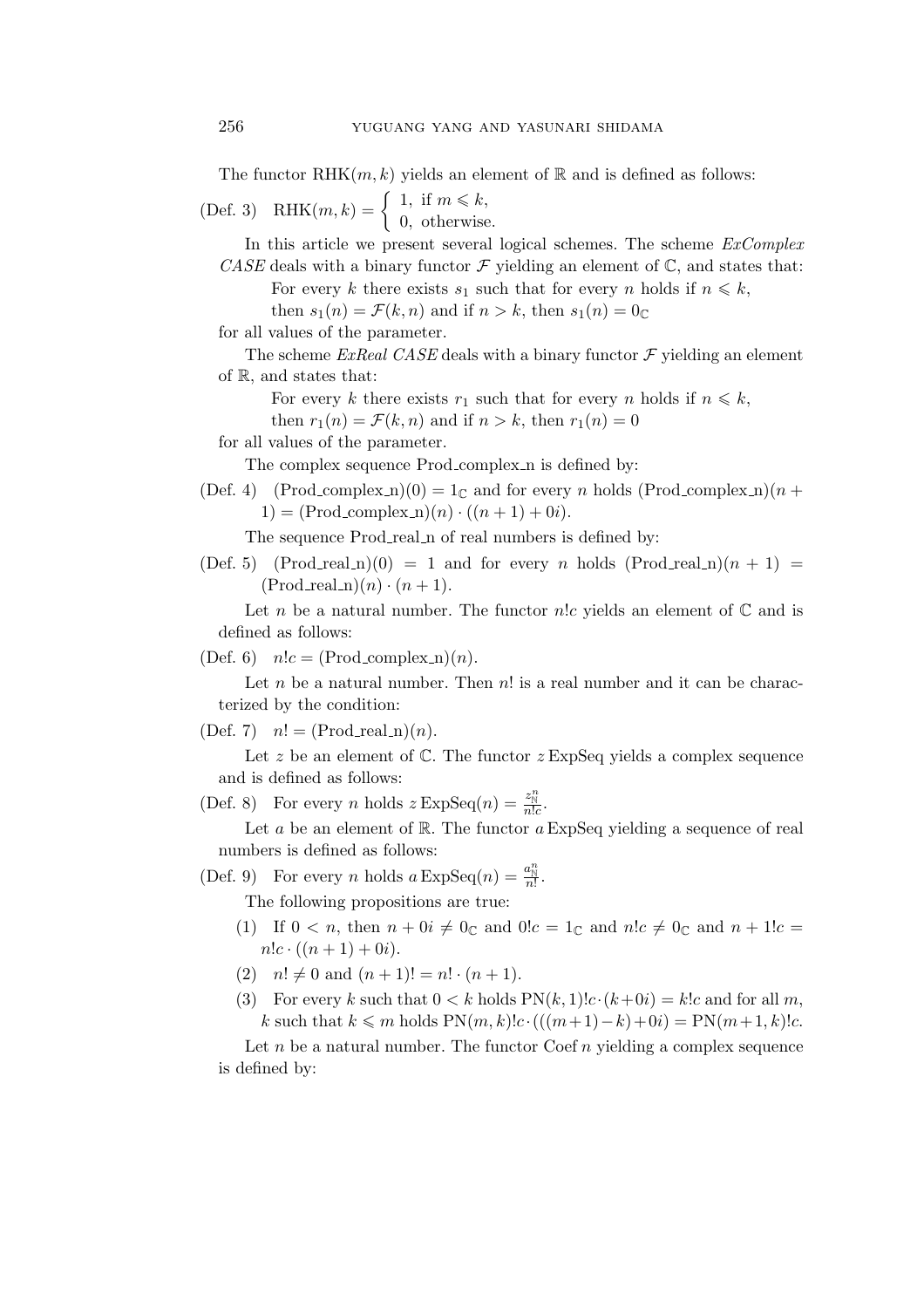(Def. 10) For every natural number k holds if  $k \leq n$ , then  $(\text{Coeff } n)(k)$  =  $\frac{n!c}{k!c\cdot\text{PN}(n,k)!c}$  and if  $k > n$ , then  $(\text{Coef } n)(k) = 0_{\mathbb{C}}$ .

Let n be a natural number. The functor  $\text{Coef}_en$  yields a complex sequence and is defined as follows:

(Def. 11) For every natural number k holds if  $k \leq n$ , then  $(\text{Coef\_e } n)(k)$  =  $\frac{1_{\mathbb{C}}}{k!c\cdot\text{PN}(n,k)!c}$  and if  $k > n$ , then  $(\text{Coef\_e } n)(k) = 0_{\mathbb{C}}$ .

Let us consider  $s_1$ . The functor Sift  $s_1$  yielding a complex sequence is defined as follows:

(Def. 12) (Sift  $s_1(0) = 0$  and for every natural number k holds (Sift  $s_1(k+1) =$  $s_1(k)$ .

Let us consider n and let z, w be elements of  $\mathbb{C}$ . The functor  $\text{Expan}(n, z, w)$ yields a complex sequence and is defined as follows:

- (Def. 13) For every natural number k holds if  $k \leq n$ , then  $(\text{Expan}(n, z, w))(k) =$  $(\text{Coeff } n)(k) \cdot z_N^k \cdot w_N^{\text{PN}(n,k)}$  and if  $n < k$ , then  $(\text{Expan}(n, z, w))(k) = 0_{\mathbb{C}}$ . Let us consider n and let z, w be elements of  $\mathbb C$ . The functor Expan<sub>-e</sub> $(n, z, w)$ yielding a complex sequence is defined by:
- (Def. 14) For every natural number k holds if  $k \leq n$ , then  $(\text{Expan}_e(n, z, w))(k) =$  $(\text{Coef\_e } n)(k) \cdot z_N^k \cdot w_N^{\text{PN}(n,k)}$  and if  $n < k$ , then  $(\text{Expan\_e}(n, z, w))(k) = 0_{\mathbb{C}}$ . Let us consider n and let z, w be elements of  $\mathbb{C}$ . The functor Alfa $(n, z, w)$ yielding a complex sequence is defined by:
- (Def. 15) For every natural number k holds if  $k \leq n$ , then  $(Alfa(n,z,w))(k) =$  $z \operatorname{ExpSeq}(k) \cdot (\sum_{\alpha=0}^{\kappa} w \operatorname{ExpSeq}(\alpha))_{\kappa \in \mathbb{N}}(\operatorname{PN}(n,k))$  and if  $n < k$ , then  $(Alfa(n, z, w))(k) = 0<sub>\mathbb{C}</sub>$ .

Let a, b be elements of R and let n be a natural number. The functor  $Conj(n, a, b)$  yielding a sequence of real numbers is defined as follows:

(Def. 16) For every natural number k holds if  $k \leq n$ , then  $(\text{Conj}(n, a, b))(k) =$  $a\,\mathrm{ExpSeq}(k)\cdot((\sum_{\alpha=0}^{\kappa}b\,\mathrm{ExpSeq}(\alpha))_{\kappa\in\mathbb{N}}(n)-(\sum_{\alpha=0}^{\kappa}b\,\mathrm{ExpSeq}(\alpha))_{\kappa\in\mathbb{N}}(\mathrm{PN}(n,k)))$ and if  $n < k$ , then  $(Conj(n, a, b))(k) = 0$ .

Let z, w be elements of  $\mathbb C$  and let n be a natural number. The functor  $Conj(n, z, w)$  yielding a complex sequence is defined by:

(Def. 17) For every natural number k holds if  $k \leq n$ , then  $(\text{Conj}(n, z, w))(k)$  $z \operatorname{ExpSeq}(k) \cdot ((\sum_{\alpha=0}^{\kappa} w \operatorname{ExpSeq}(\alpha))_{\kappa \in \mathbb{N}}(n) - (\sum_{\alpha=0}^{\kappa} w \operatorname{ExpSeq}(\alpha))_{\kappa \in \mathbb{N}}(\operatorname{PN}(n,k)))$ and if  $n < k$ , then  $(Conj(n, z, w))(k) = 0<sub>C</sub>$ .

The following propositions are true:

- (4)  $z \operatorname{ExpSeq}(n + 1) = \frac{z \operatorname{ExpSeq}(n) \cdot z}{(n+1)+0i}$  and  $z \operatorname{ExpSeq}(0) = 1_{\mathbb{C}}$  and  $|z\operatorname{ExpSeq}(n)|=|z|\operatorname{ExpSeq}(n).$
- (5) If  $0 < k$ , then  $(Sift s_1)(k) = s_1(PN(k, 1)).$
- (6)  $(\sum_{\alpha=0}^{\kappa} (s_1)(\alpha))_{\kappa \in \mathbb{N}}(k) = (\sum_{\alpha=0}^{\kappa} (\text{Sift } s_1)(\alpha))_{\kappa \in \mathbb{N}}(k) + s_1(k).$
- (7)  $(z+w)_\mathbb{N}^n = (\sum_{\alpha=0}^\kappa (\text{Expan}(n,z,w))(\alpha))_{\kappa \in \mathbb{N}}(n).$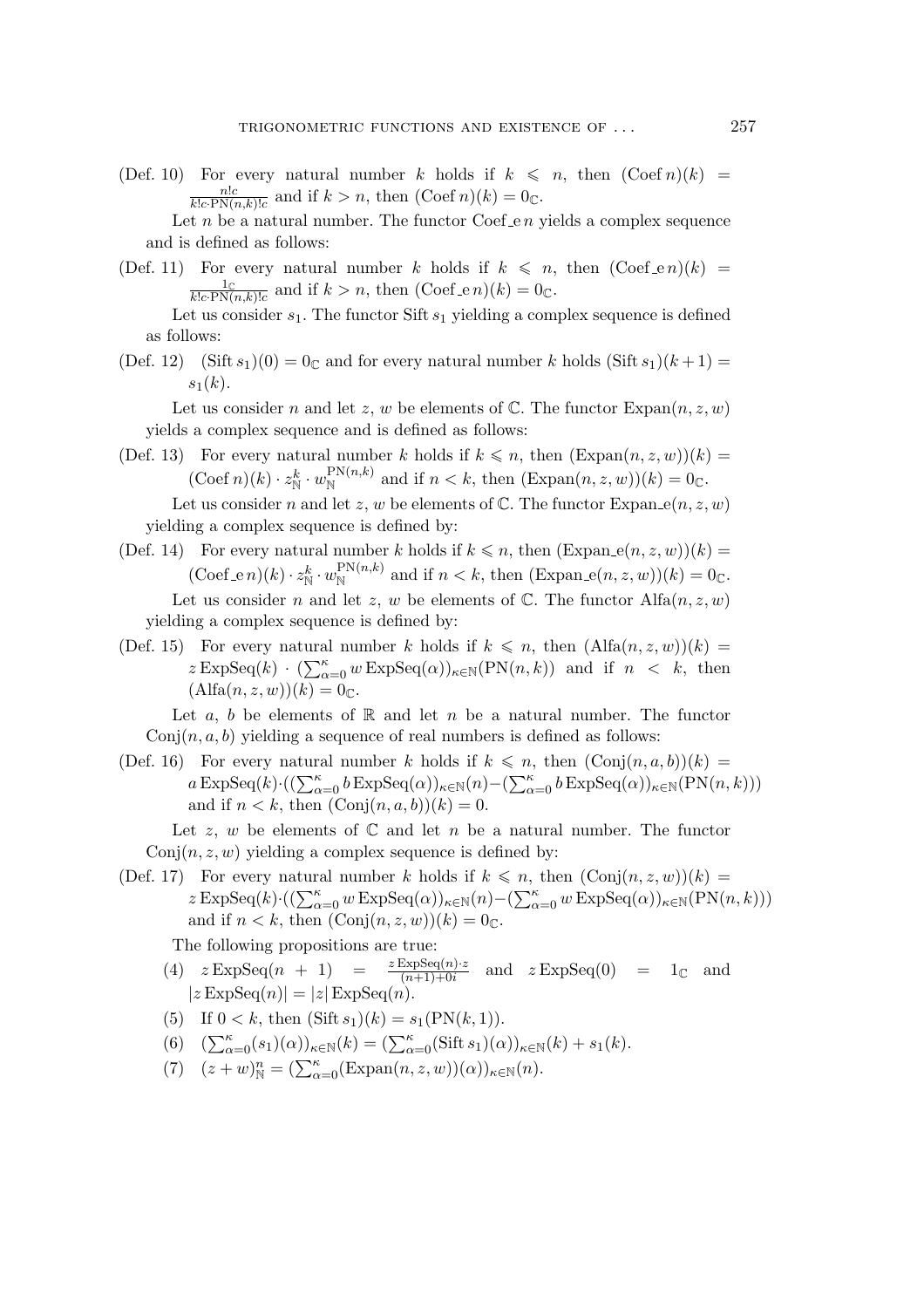- (8) Expan<sub>-e</sub> $(n, z, w) = \frac{1}{n!c}$  Expan $(n, z, w)$ .
- (9)  $\frac{(z+w)_\mathbb{N}^n}{n!c} = (\sum_{\alpha=0}^\kappa (\text{Expan}_e(n,z,w))(\alpha))_{\kappa \in \mathbb{N}}(n).$

(10)  $0_{\mathbb{C}}$  ExpSeq is absolutely summable and  $\sum (0_{\mathbb{C}}$  ExpSeq) =  $1_{\mathbb{C}}$ . Let us consider  $z$ . One can verify that  $z \to \infty$ Seq is absolutely summable. Next we state a number of propositions:

- (11)  $z \text{ExpSeq}(0) = 1_C$  and  $(\text{Expan}(0, z, w))(0) = 1_C$ .
- (12) If  $l \le k$ , then  $(Alfa(k + 1, z, w))(l) = (Alfa(k, z, w))(l) + (Expan_e(k + 1, z, w))(l)$  $(1, z, w)(l)$ .
- (13)  $(\sum_{\alpha=0}^{\kappa} (A \text{lfa}(k+1, z, w))(\alpha))_{\kappa \in \mathbb{N}}(k) = (\sum_{\alpha=0}^{\kappa} (A \text{lfa}(k, z, w))(\alpha))_{\kappa \in \mathbb{N}}(k) +$  $(\sum_{\alpha=0}^{\kappa}$ (Expan<sub>-</sub>e(k + 1, z, w))( $\alpha$ ))<sub> $\kappa \in \mathbb{N}$ </sub>(k).
- (14)  $z \operatorname{ExpSeq}(k) = (\operatorname{Expan}\nolimits_e(k, z, w))(k).$
- (15)  $(\sum_{\alpha=0}^{\kappa} z + w \operatorname{ExpSeq}(\alpha))_{\kappa \in \mathbb{N}}(n) = (\sum_{\alpha=0}^{\kappa} (\text{Alfa}(n, z, w))(\alpha))_{\kappa \in \mathbb{N}}(n).$
- (16)  $(\sum_{\alpha=0}^{\kappa} z \operatorname{ExpSeq}(\alpha))_{\kappa \in \mathbb{N}}(k) \cdot (\sum_{\alpha=0}^{\kappa} w \operatorname{ExpSeq}(\alpha))_{\kappa \in \mathbb{N}}(k) (\sum_{\alpha=0}^{\kappa} z +$  $w \, \overline{\mathrm{ExpSeq}}(\alpha))_{\kappa \in \mathbb{N}}(k) = (\sum_{\alpha=0}^{\kappa} (\mathrm{Conj}(k, z, w))(\alpha))_{\kappa \in \mathbb{N}}(k).$
- $(17)$   $|(\sum_{\alpha=0}^{\kappa} z \operatorname{ExpSeq}(\alpha))_{\kappa \in \mathbb{N}}(k)| \leq (\sum_{\alpha=0}^{\kappa} |z| \operatorname{ExpSeq}(\alpha))_{\kappa \in \mathbb{N}}(k)$  and  $(\sum_{\alpha=0}^{\kappa} |z| \operatorname{ExpSeq}(\alpha))_{\kappa \in \mathbb{N}}(k) \leq \sum (|z| \operatorname{ExpSeq})$  and  $|(\sum_{\alpha=0}^{\kappa} z \operatorname{ExpSeq}(\alpha))_{\kappa \in \mathbb{N}}(k)| \leq \sum (|z| \operatorname{ExpSeq}).$
- $(18)$   $1 \leqslant \sum (|z| \operatorname{ExpSeq}).$
- $(19)$   $0 \leqslant |z|$ **ExpSeq** $(n)$ .
- $(20)$   $|(\sum_{\alpha=0}^{\kappa} |z| \operatorname{ExpSeq}(\alpha))_{\kappa \in \mathbb{N}}(n)| = (\sum_{\alpha=0}^{\kappa} |z| \operatorname{ExpSeq}(\alpha))_{\kappa \in \mathbb{N}}(n)$  and if  $n \leq$ m, then  $|(\sum_{\alpha=0}^{\kappa} |z| \operatorname{ExpSeq}(\alpha))_{\kappa \in \mathbb{N}}(m) - (\sum_{\alpha=0}^{\kappa} |z| \operatorname{ExpSeq}(\alpha))_{\kappa \in \mathbb{N}}(n)| =$  $(\sum_{\alpha=0}^{\kappa} |z| \operatorname{ExpSeq}(\alpha))_{\kappa \in \mathbb{N}}(m) - (\sum_{\alpha=0}^{\kappa} |z| \operatorname{ExpSeq}(\alpha))_{\kappa \in \mathbb{N}}(n).$
- $(21)$   $|(\sum_{\alpha=0}^{\kappa} |\text{Conj}(k, z, w)|(\alpha))_{\kappa \in \mathbb{N}}(n)| = (\sum_{\alpha=0}^{\kappa} |\text{Conj}(k, z, w)|(\alpha))_{\kappa \in \mathbb{N}}(n).$
- (22) For every p such that  $p > 0$  there exists n such that for every k such that  $n \leq k$  holds  $|(\sum_{\alpha=0}^{\kappa} |\text{Conj}(k, z, w)|(\alpha))_{\kappa \in \mathbb{N}}(k)| < p$ .
- (23) For every  $s_1$  such that for every k holds  $s_1(k) =$  $(\sum_{\alpha=0}^{\kappa}(\text{Conj}(k,z,w))(\alpha))_{\kappa\in\mathbb{N}}(k)$  holds  $s_1$  is convergent and  $\lim s_1=0_{\mathbb{C}}$ .
	- 2. Definition of Exponential Function on Complex

The partial function  $\exp$  from  $\mathbb C$  to  $\mathbb C$  is defined as follows:

(Def. 18) dom exp =  $\mathbb C$  and for every element z of  $\mathbb C$  holds  $(\exp)(z)$  =  $\sum (z \operatorname{ExpSeq}).$ 

Let us consider z. The functor  $\exp z$  yielding an element of  $\mathbb C$  is defined by: (Def. 19)  $\exp z = (\exp)(z)$ .

The following proposition is true

(24) For all  $z_1$ ,  $z_2$  holds  $\exp z_1 + z_2 = \exp z_1 \cdot \exp z_2$ .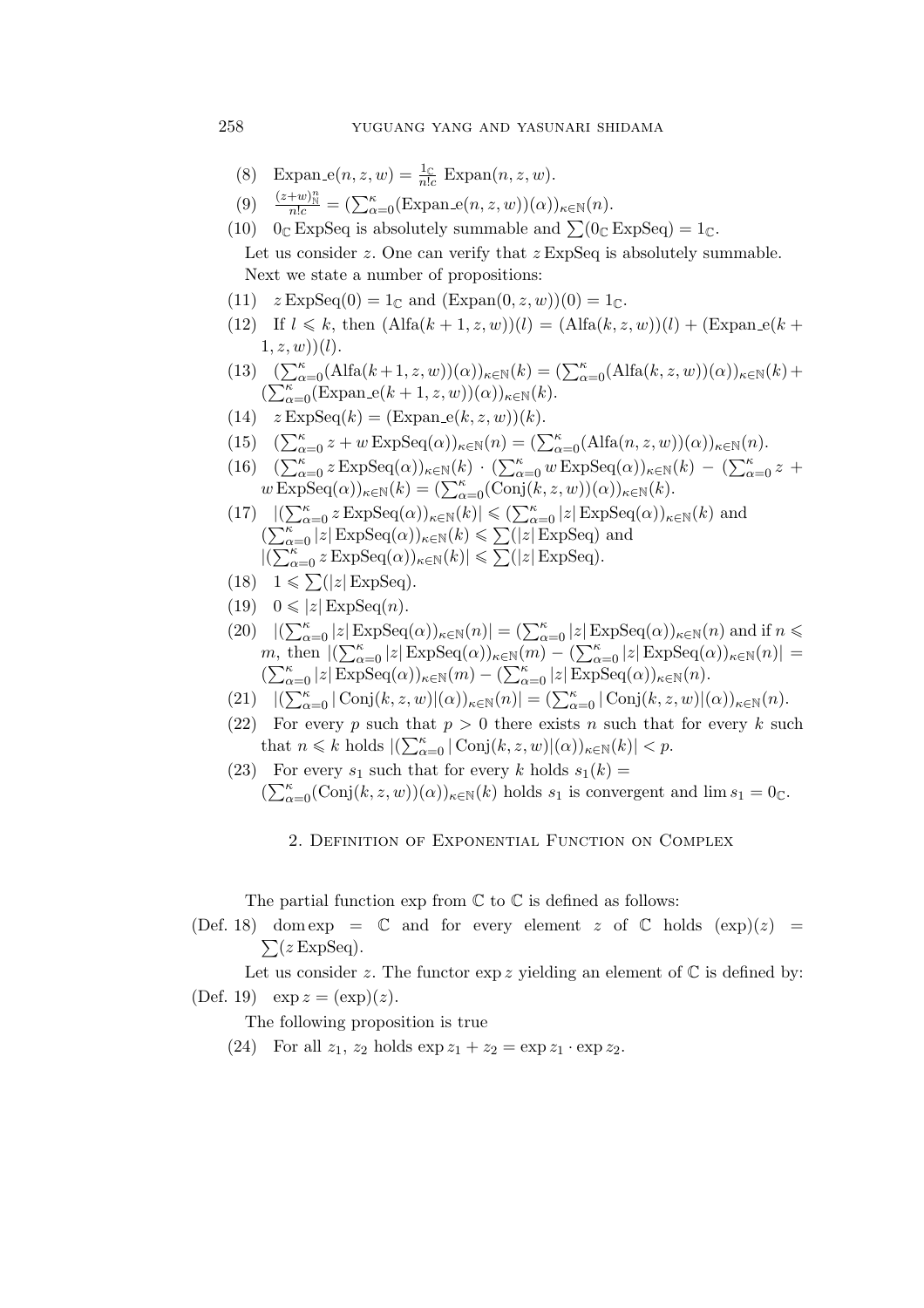## 3. Definition of Sinus, Cosine, and Exponential Function on R

The partial function sin from  $\mathbb R$  to  $\mathbb R$  is defined as follows:

- (Def. 20) dom sin = R and for every real number d holds  $(\sin)(d) = \Im(\sum(0 +$  $di$ ExpSeq)).
- Let us consider  $t_1$ . The functor  $\sin t_1$  yielding an element of  $\mathbb R$  is defined by: (Def. 21)  $\sin t_1 = (\sin)(t_1)$ .
	- Next we state the proposition
	- (25) sin is a function from  $\mathbb R$  into  $\mathbb R$ .

The partial function cos from  $\mathbb R$  to  $\mathbb R$  is defined by:

(Def. 22) dom cos = R and for every real number d holds  $(cos)(d) = \Re(\sum(0 +$  $di$ ExpSeq)).

Let us consider  $t_1$ . The functor cos  $t_1$  yields an element of R and is defined by:

$$
(\text{Def. 23}) \quad \cos t_1 = (\cos)(t_1).
$$

One can prove the following propositions:

- (26) cos is a function from  $\mathbb R$  into  $\mathbb R$ .
- (27) dom sin =  $\mathbb R$  and dom cos =  $\mathbb R$ .
- (28)  $\exp 0 + t_1 i = \cos t_1 + \sin t_1 i$ .
- (29)  $(\exp 0 + t_1 i)^* = \exp -(0 + t_1 i).$
- $(30)$   $|\exp 0 + t_1i| = 1$  and  $|\sin t_1| \leq 1$  and  $|\cos t_1| \leq 1$ .
- (31)  $(\cos)(t_1)^2 + (\sin)(t_1)^2 = 1$  and  $(\cos)(t_1) \cdot (\cos)(t_1) + (\sin)(t_1) \cdot (\sin)(t_1) = 1$ .
- $(32)$   $(\cos t_1)^2 + (\sin t_1)^2 = 1$  and  $\cos t_1 \cdot \cos t_1 + \sin t_1 \cdot \sin t_1 = 1$ .
- (33)  $(cos)(0) = 1$  and  $(sin)(0) = 0$  and  $(cos)(-t_1) = (cos)(t_1)$  and  $(\sin)(-t_1) = -(\sin)(t_1).$
- (34)  $\cos 0 = 1$  and  $\sin 0 = 0$  and  $\cos -t_1 = \cos t_1$  and  $\sin -t_1 = -\sin t_1$ .

Let  $t_1$  be an element of R. The functor  $t_1$  P sin yielding a sequence of real numbers is defined by:

(Def. 24) For every *n* holds  $t_1 P \sin(n) = \frac{((-1)^n) \cdot t_1 \cdot t_1 \cdot N}{(2 \cdot n+1)!}$ .

Let  $t_1$  be an element of R. The functor  $t_1$  P cos yielding a sequence of real numbers is defined by:

(Def. 25) For every *n* holds  $t_1 P_{\text{COS}}(n) = \frac{((-1)^n)^t t_1^2 n}{(2 \cdot n)!}$ .

The following propositions are true:

- (35) For all z, k holds  $z_N^{2 \cdot k} = (z_N^k)_N^2$  and  $z_N^{2 \cdot k} = (z_N^2)_N^k$ .
- (36) For all k,  $t_1$  holds  $(0 + t_1 i)_\mathbb{N}^{2 \cdot k} = ((-1)_\mathbb{N}^k) \cdot t_1^2 x + 0i$  and  $(0 + t_1 i)_\mathbb{N}^{2 \cdot k+1} =$  $0 + (((-1)^k_{\mathbb{N}}) \cdot t_1^{2 \cdot k+1}_{\mathbb{N}})i.$
- (37) For every *n* holds  $n!c = n! + 0i$ .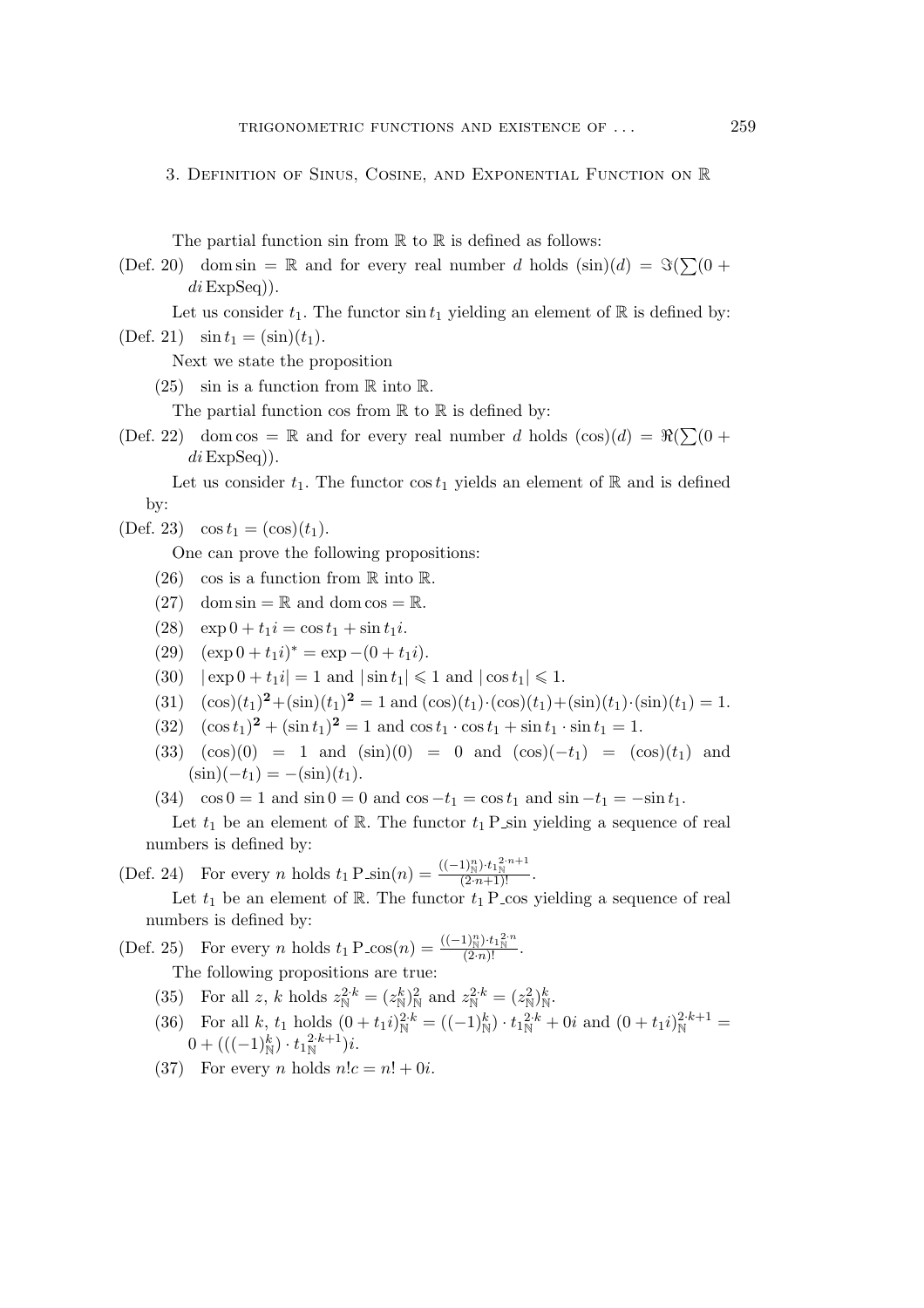- (38) For all  $t_1$ , *n* holds  $(\sum_{\alpha=0}^{\kappa} t_1 P \sin(\alpha))_{\kappa \in \mathbb{N}} (n) = (\sum_{\alpha=0}^{\kappa} \Im(0 +$  $t_1 i$  ExpSeq) $(\alpha)$ <sub> $\kappa \in \mathbb{N}(2 \cdot n+1)$  and  $(\sum_{\alpha=0}^{\kappa} t_1 P_{\alpha} \cos(\alpha))_{\kappa \in \mathbb{N}}(n) = (\sum_{\alpha=0}^{\kappa} \Re(0+\alpha))_{\alpha \in \mathbb{N}}$ </sub>  $t_1$ *i* ExpSeq)( $\alpha$ ))<sub> $\kappa \in \mathbb{N}$ (2 · *n*).</sub>
- (39) For every  $t_1$  holds  $(\sum_{\alpha=0}^{\kappa} t_1 P \sin(\alpha))_{\kappa \in \mathbb{N}}$  is convergent and  $\sum (t_1 P \sin(\alpha))$  $\Im(\sum (0 + t_1 i \operatorname{ExpSeq}))$  and  $(\sum_{\alpha=0}^{\kappa} t_1 \operatorname{P} - \cos(\alpha))_{\kappa \in \mathbb{N}}$  is convergent and  $\sum(t_1 \text{ P}_\text{-} \cos) = \Re(\sum(0 + t_1 i \text{ ExpSeq})).$
- (40) For every  $t_1$  holds  $(\cos)(t_1) = \sum (t_1 \text{ P}_\text{\text{COS}})$  and  $(\sin)(t_1) = \sum (t_1 \text{ P}_\text{\text{Sin}})$ .
- (41) For all p,  $t_1$ ,  $r_1$  such that  $r_1$  is convergent and  $\lim r_1 = t_1$  and for every *n* holds  $r_1(n) \geqslant p$  holds  $t_1 \geqslant p$ .
- (42) For all *n*, *k*, *m* such that  $n < k$  holds  $m! > 0$  and  $n! \leq k!$ .
- (43) For all  $t_1, n, k$  such that  $0 \leq t_1$  and  $t_1 \leq 1$  and  $n \leq k$  holds  $t_1^k \leq t_1^m$ .
- (44) For all  $t_1$ , *n* holds  $(t_1 + 0i)_{\mathbb{N}}^n = (t_1_{\mathbb{N}}^n) + 0i$ .
- (45) For all  $t_1$ , *n* holds  $\frac{(t_1+0i)_\mathbb{N}}{n!c} = \frac{t_1\mathbb{N}}{n!} + 0i$ .
- $(46)$   $\Im(\sum (p + 0i \operatorname{ExpSeq})) = 0.$
- $(47)$   $(\cos)(1) > 0$  and  $(\sin)(1) > 0$  and  $(\cos)(1) < (\sin)(1)$ .
- (48) For every  $t_1$  holds  $t_1$  ExpSeq =  $\Re(t_1 + 0i \text{ExpSeq})$ .
- (49) For every  $t_1$  holds  $t_1$  ExpSeq is summable and  $\sum (t_1 \text{ExpSeq}) = \Re(\sum (t_1 +$  $0i$  ExpSeq)).
- (50) For all p, q holds  $\sum (p + q \text{ExpSeq}) = \sum (p \text{ExpSeq}) \cdot \sum (q \text{ExpSeq}).$ The partial function  $\exp$  from  $\mathbb R$  to  $\mathbb R$  is defined by:
- (Def. 26) dom exp =  $\mathbb R$  and for every real number d holds  $(\exp)(d) = \sum (d \text{ExpSeq})$ .  $\sum (d \text{ExpSeq}).$

Let us consider  $t_1$ . The functor  $\exp t_1$  yields an element of R and is defined as follows:

(Def. 27)  $\exp t_1 = (\exp)(t_1)$ .

We now state a number of propositions:

- $(51)$  dom  $exp = \mathbb{R}$ .
- (52) For every element d of R holds  $(\exp)(d) = \sum (d \operatorname{ExpSeq})$ .
- (53) For every  $t_1$  holds  $(\exp)(t_1) = \Re(\sum(t_1 + 0i \operatorname{ExpSeq})).$
- (54)  $\exp t_1 + 0i = \exp t_1 + 0i.$
- (55)  $\exp p + q = \exp p \cdot \exp q$ .
- $(56) \quad \exp 0 = 1.$
- (57) For every  $t_1$  such that  $t_1 > 0$  holds  $(\exp)(t_1) \geq 1$ .
- (58) For every  $t_1$  such that  $t_1 < 0$  holds  $0 < (exp)(t_1)$  and  $(exp)(t_1) \leq 1$ .
- (59) For every  $t_1$  holds  $(\exp)(t_1) > 0$ .
- (60) For every  $t_1$  holds  $\exp t_1 > 0$ .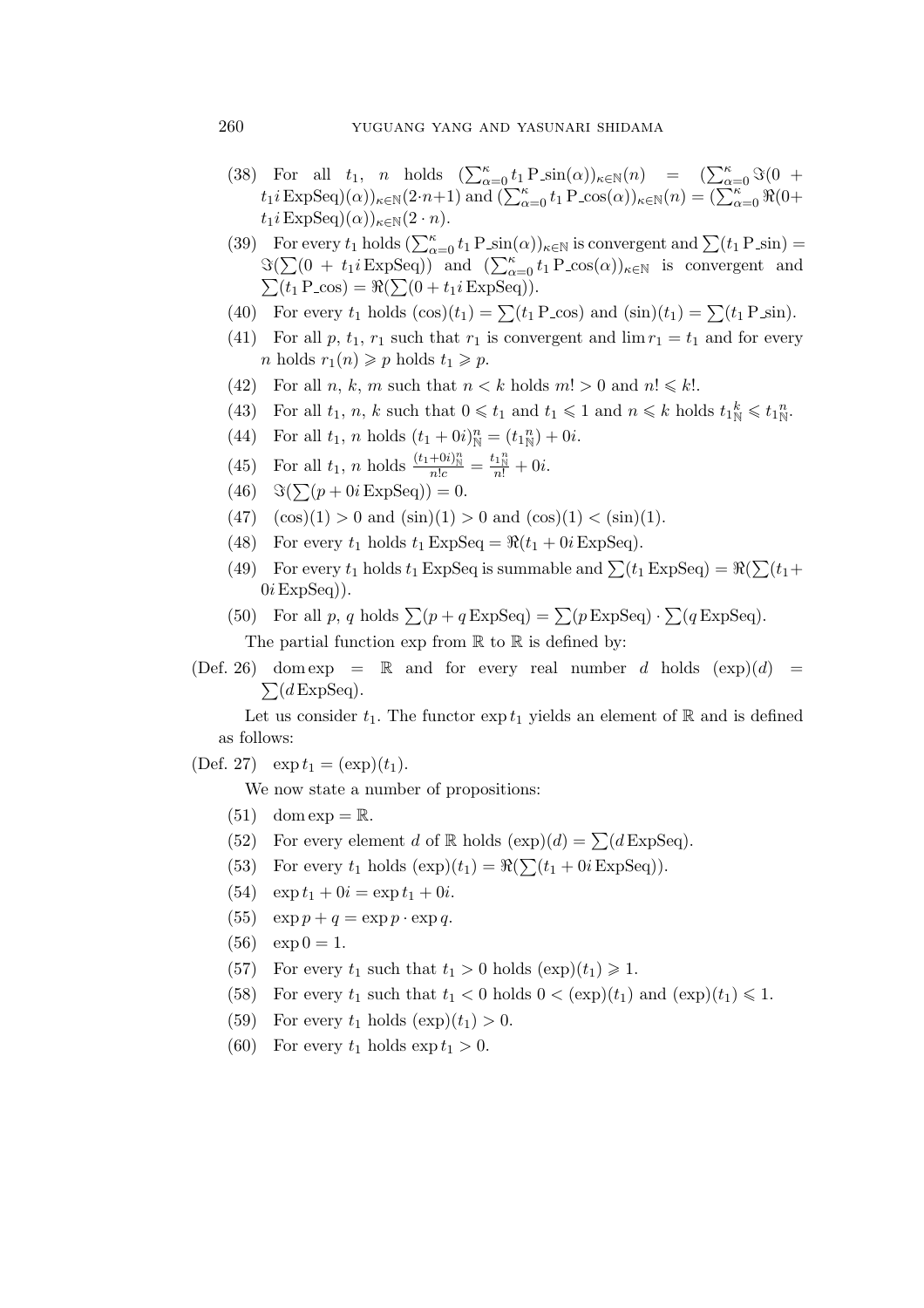4. Differential of Sinus, Cosine, and Exponential Function

Let z be an element of  $\mathbb C$ . The functor  $z \cdot P$  dt yields a complex sequence and is defined as follows:

(Def. 28) For every *n* holds  $z \mathbf{P}_{\text{-}}dt(n) = \frac{z_{\mathbb{N}}^{n+1}}{n+2!c}$ .

Let z be an element of  $\mathbb C$ . The functor  $z \cdot P_t$  yielding a complex sequence is defined by:

(Def. 29) For every *n* holds  $z \mathrm{P}_\text{-} \mathrm{t}(n) = \frac{z_\mathrm{N}^n}{n+2!c}$ .

Next we state a number of propositions:

- (61) For every z holds  $z \text{ P}_-dt$  is absolutely summable.
- (62) For every z holds  $z \cdot \sum (z \cdot P_t dt) = \sum (z \cdot ExpSeq) 1_C z$ .
- (63) For every p such that  $p > 0$  there exists r such that  $r > 0$  and for every z such that  $|z| < r$  holds  $|\sum (z \, P \, dt)| < p$ .
- (64) For all z, z<sub>1</sub> holds  $\sum (z_1 + z \operatorname{ExpSeq}) \sum (z_1 \operatorname{ExpSeq}) = \sum (z_1 \operatorname{ExpSeq}) \cdot$  $z + z \cdot \sum (z \, P \, dt) \cdot \sum (z_1 \, \text{ExpSeq}).$
- (65) For all p, q holds  $(\cos)(p+q) (\cos)(p) = -q \cdot (\sin)(p) q \cdot \Im(\sum(0 +$  $qi \, P \, dt) \cdot ((\cos)(p) + (\sin)(p)i).$
- (66) For all p, q holds  $(\sin)(p + q) (\sin)(p) = q \cdot (\cos)(p) + q \cdot \Re(\sum(0 +$  $qi \, P \, dt) \cdot ((\cos)(p) + (\sin)(p)i).$
- (67) For all p, q holds  $(\exp)(p + q) (\exp)(p) = q \cdot (\exp)(p) + q \cdot (\exp)(p)$  $\Re(\sum(q + 0i \mathrm{P}_{\mathcal{A}}\mathrm{dt})).$
- (68) For every p holds cos is differentiable in p and  $(\cos)'(p) = -(\sin)(p)$ .
- (69) For every p holds sin is differentiable in p and  $(\sin)'(p) = (\cos)(p)$ .
- (70) For every p holds exp is differentiable in p and  $(\exp)'(p) = (\exp)(p)$ .
- (71) exp is differentiable on R and for every  $t_1$  such that  $t_1 \in \mathbb{R}$  holds  $(\exp)'(t_1) = (\exp)(t_1).$
- (72) cos is differentiable on R and for every  $t_1$  such that  $t_1 \in \mathbb{R}$  holds  $(cos)'(t_1) = - (sin)(t_1).$
- (73) sin is differentiable on R and for every  $t_1$  holds  $(\sin)'(t_1) = (\cos)(t_1)$ .
- (74) For every  $t_1$  such that  $t_1 \in [0,1]$  holds  $0 < (\cos)(t_1)$  and  $(\cos)(t_1) \geq \frac{1}{2}$  $rac{1}{2}$ .
- $(75)$   $[0, 1] \subseteq \text{dom}(\frac{\sin}{\cos \theta})$  $\frac{\sin}{\cos}$ ) and  $]0,1[ \subseteq \text{dom}(\frac{\sin}{\cos}$  $\frac{\sin}{\cos}$ ).
- (76)  $\frac{\sin}{\cos}$  is continuous on [0, 1].
- (77) For all  $t_2$ ,  $t_3$  such that  $t_2 \in ]0,1[$  and  $t_3 \in ]0,1[$  and  $(\frac{\sin \theta}{\cos \theta})$  $\frac{\sin}{\cos}$  $(t_2) = \frac{\sin}{\cos}$  $(t_3)$ holds  $t_2 = t_3$ .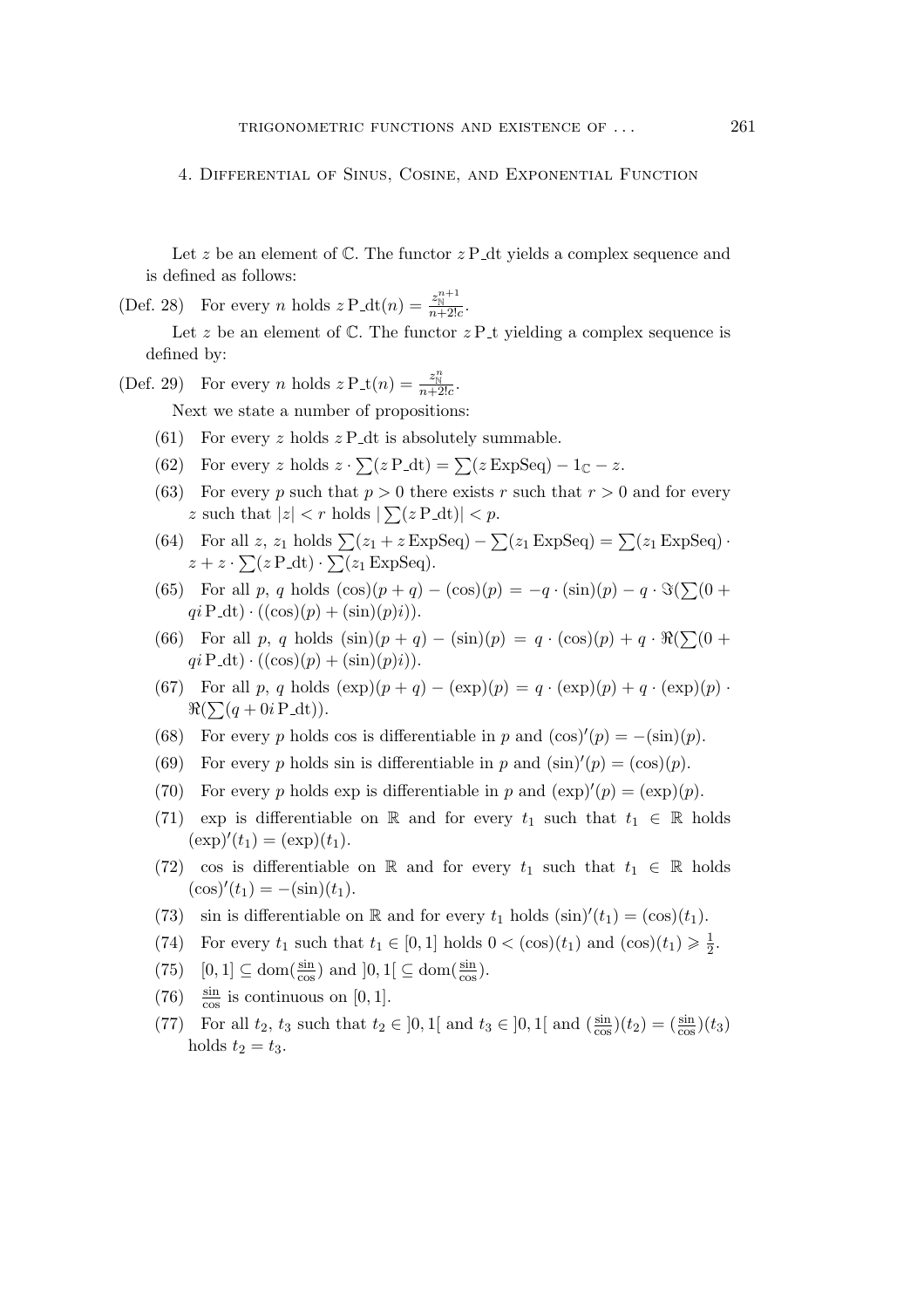## 5. Existence of Circle Ratio

The element Pai of  $\mathbb R$  is defined as follows:

(Def. 30) 
$$
\left(\frac{\sin}{\cos}\right)\left(\frac{\text{Pai}}{4}\right) = 1
$$
 and Pai  $\in$  ]0, 4[.

We now state the proposition

(78)  $(\sin)(\frac{\text{Pai}}{4}) = (\cos)(\frac{\text{Pai}}{4}).$ 

6. Formulas of Sinus, Cosine

Next we state several propositions:

- (79)  $(\sin)(t_2+t_3) = (\sin)(t_2)\cdot(\cos)(t_3) + (\cos)(t_2)\cdot(\sin)(t_3)$  and  $(\cos)(t_2+t_3) =$  $(\cos)(t_2) \cdot (\cos)(t_3) - (\sin)(t_2) \cdot (\sin)(t_3).$
- (80)  $\sin t_2 + t_3 = \sin t_2 \cdot \cos t_3 + \cos t_2 \cdot \sin t_3$  and  $\cos t_2 + t_3 = \cos t_2 \cdot \cos t_3$   $\sin t_2 \cdot \sin t_3$ .
- (81)  $(\cos)(\frac{\text{Pai}}{2}) = 0$  and  $(\sin)(\frac{\text{Pai}}{2}) = 1$  and  $(\cos)(\text{Pai}) = -1$  and  $(\sin)(\text{Pai}) = 0$ and  $(\cos)(\text{Pai} + \frac{\text{Pai}}{2})$  $\binom{2\text{ai}}{2}$  = 0 and  $(\sin)(\text{Pai} + \frac{\text{Pai}}{2})$  $\binom{2a}{2}$  = −1 and  $(\cos)(2 \cdot \text{Pai}) = 1$ and  $(\sin)(2 \cdot \text{Pai}) = 0$ .
- (82)  $\cos \frac{\text{Pai}}{2} = 0$  and  $\sin \frac{\text{Pai}}{2} = 1$  and  $\cos \text{Pai} = -1$  and  $\sin \text{Pai} = 0$  and  $\cos \mathrm{Pai} + \frac{\mathrm{Pai}}{2} = 0$  and  $\sin \mathrm{Pai} + \frac{\mathrm{Pai}}{2} = -1$  and  $\cos 2 \cdot \mathrm{Pai} = 1$  and  $\sin 2 \cdot \mathrm{Pai} =$ 0.

$$
(83)(i) \quad (\sin)(t_1 + 2 \cdot \text{Pai}) = (\sin)(t_1),
$$

- (ii)  $(\cos)(t_1 + 2 \cdot \text{Pai}) = (\cos)(t_1),$
- (iii)  $(\sin)(\frac{\text{Pai}}{2} t_1) = (\cos)(t_1),$
- (iv)  $(\cos)(\frac{\text{Pai}}{2} t_1) = (\sin)(t_1),$
- (v)  $(\sin)(\frac{\text{Pai}}{2} + t_1) = (\cos)(t_1),$
- (vi)  $(\cos)(\frac{\text{Pai}}{2} + t_1) = -(\sin)(t_1),$
- (vii)  $(\sin)(\text{Pai} + t_1) = -(\sin)(t_1)$ , and
- (viii)  $(cos)(Pai + t_1) = -(cos)(t_1).$
- (84)  $\sin t_1 + 2 \cdot \text{Pai} = \sin t_1 \text{ and } \cos t_1 + 2 \cdot \text{Pai} = \cos t_1 \text{ and } \sin \frac{\text{Pai}}{2} t_1 = \cos t_1$ and  $\cos \frac{Pa_i}{2} - t_1 = \sin t_1$  and  $\sin \frac{Pa_i}{2} + t_1 = \cos t_1$  and  $\cos \frac{Pa_i}{2} + t_1 = -\sin t_1$ and  $\sin \overline{Pa}$  +t<sub>1</sub> =  $-\sin t_1$  and  $\cos \overline{Pa}$  +t<sub>1</sub> =  $-\cos t_1$ .
- (85) For every  $t_1$  such that  $t_1 \in ]0, \frac{\text{Pai}}{2}$  $\frac{2a}{2}$ [ holds  $(\cos)(t_1) > 0$ .
- (86) For every  $t_1$  such that  $t_1 \in ]0, \frac{\text{Pai}}{2}$  $\frac{2a}{2}$ [ holds cos  $t_1 > 0$ .